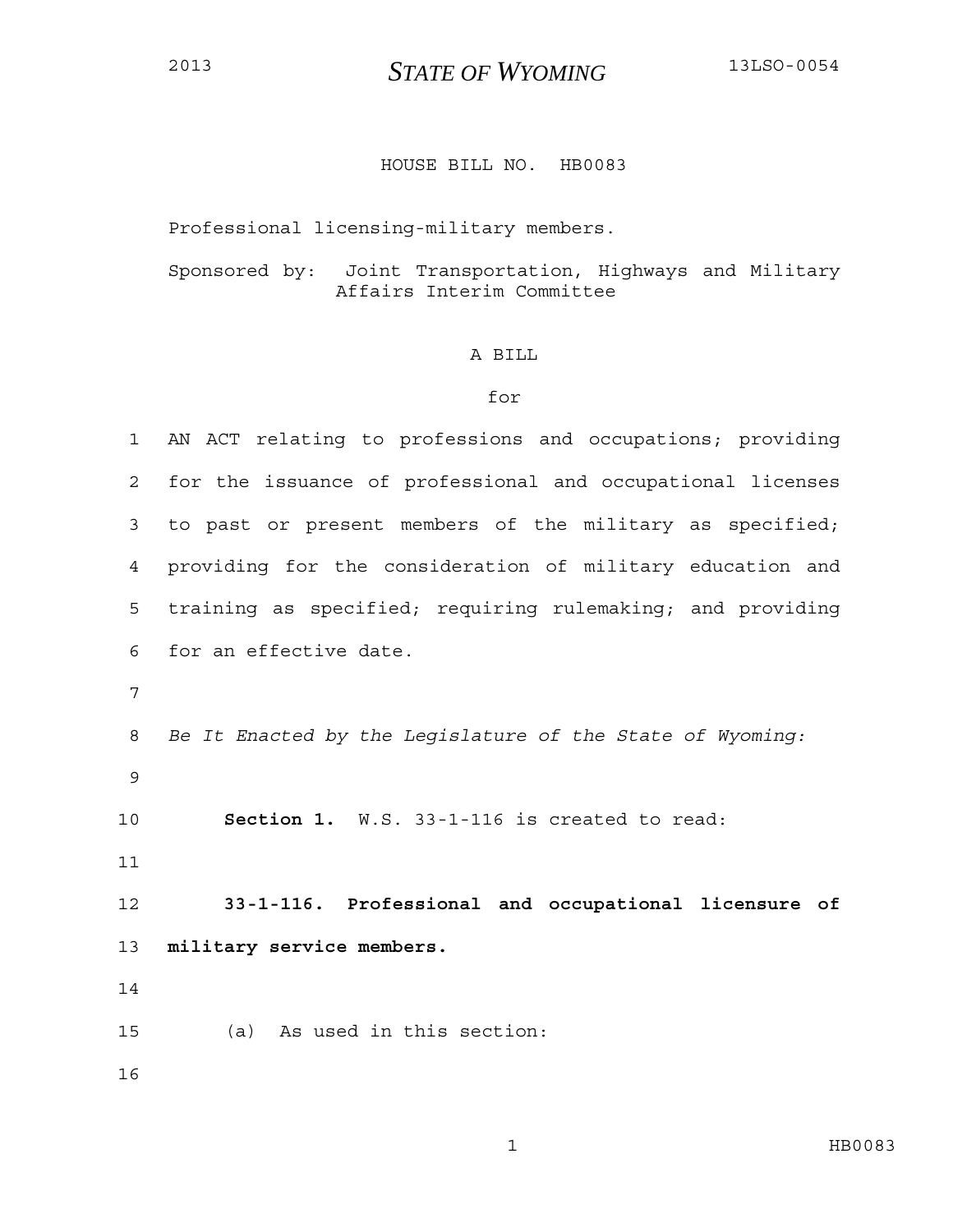1 (i) "Applicant" means a person seeking 2 licensure, certification or registration from a 3 professional or occupational licensing board under this 4 title of the Wyoming statutes;

5

6 (ii) "Military service member" means an active 7 status or former uniformed member of the United States 8 army, navy, air force, marine corps, coast guard, United 9 States public health service commissioned corps, national 10 oceanic and atmospheric administration commissioned corps, 11 national guard or any reserve or auxiliary component 12 thereof whose characterization of service upon release from 13 service is honorable.

14

15 (b) In determining whether a military service member 16 applicant's education and training meet a professional or 17 occupational licensing board's respective educational and 18 training requirements, the board shall consider any 19 relevant education and training received by the applicant 20 as a member of the armed forces or reserves of the United 21 States, the national guard of any state, the military 22 reserves of any state or the naval militia of any state.

23